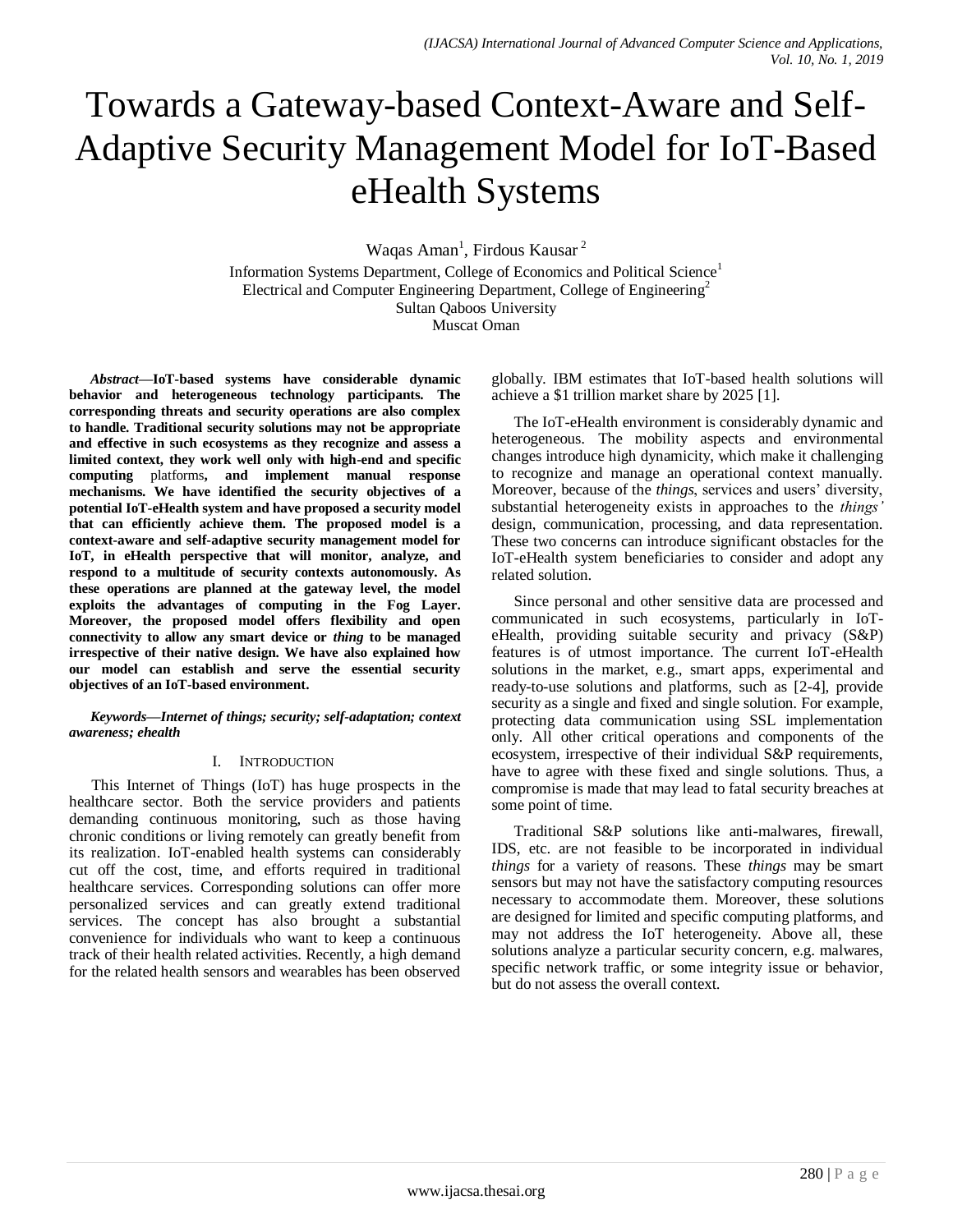Moreover, Critical process in IoT-eHealth including security, data analysis, mobility, and adaptation, if performed at the gateway, i.e., the Fog layer, rather than the Cloud can significantly improve overall system performance [5]. Current literature, such as [6-8] seems to either have ignored the realization of security capabilities at this layer or have provided stringent solutions, or have focused on a particular threat type or security objective.

## *A. Solution Objectives*

The above-mentioned shortcomings and problems motivate us to design a security model for IoT-enable systems with the following desired security objectives.

*1) Holistic security*: Unlike traditional S&P solutions, the model needs to be holistic and should not focus on a particular (or few) threat(s) or objective(s).

*2) Self-Adaptation and context awareness*: Context refers to information that is used to describe a situation whereas context-awareness is the property of an entity to use context to provide relevant information and service [9]. Context can be primary, secondary, or conceptual [10]. Primary is the raw data generated by objects. Secondary context is refined from primary context to identify target variables. Conceptual context reflects the relationship among different contexts. IoTbased systems being dynamic environments, operational and environmental contexts may change frequently. Therefore, an anticipated security system should be able to monitor, refine, analyze, the above-mentioned context types.

Moreover, to adapt optimally and flexibly against a given context, that requires reconfigurations, the system should identify and suggest multiple feasible security options to choose from, instead of relying on a stringent, fixed and single security solution. Such reconfigurations should be performed autonomously to enable the self-adaptation, which is a desired property in IoT-based ecosystems [5]. We refer to selfadaptation as the ability of the system to take decisions and actions to respond to a security situation, either a threat or a legitimate security request or operation.

*3) Open connectivity*: To address the IoT heterogeneity, the anticipated system should be open to accept any (authorized) device. Having such a feature will allow things to be managed by the system irrespective of their computing and communication stack diversity. We consider the thing to be a smart device that has apt processing and memory capacities, besides having any sensing and actuating abilities.

*4) Minimize decision delays*: To ensure that real-time security services, deemed as critical, are accomplished near to the edge devices (things). Such realization will minimize any delays in analysis, decision making, and response, and will reduce the potential corruption that may be caused during data transfer between edge and remote servers, including those in the Cloud.

In this paper, we attempt to conceptualize a system model to comprehend and capture the listed objectives. We present the system Ontology to highlight the major concepts and their relationships. The proposed Ontology, with the help of Semantic Web Technologies, will be exploited further to be utilized at system runtime. Moreover, to conceptualize the system model, a layered architecture is specified.

Rest of the article is organized as follows: Related work is presented in Section 2 followed by a detailed description of the proposed system in Section 3. In Section 4, we provide a discussion to extend the system functionality and to elaborate how the anticipated objectives can be managed by the proposed system. Finally, a conclusion and future plans are discussed in Section 5.

## II. RELATED WORK

S. Dey et al. [11] presented a context-adaptive security framework deployment at cloud server for different mobile cloud computing applications in order to provide secure communication among mobile client and cloud server. Security framework comprises of the cognitive, adaptive, and authentication module. They use the notion of object-oriented cloud federation where there is one master cloud and varied number of inner clouds. Each incoming connection request from a mobile client is received by master cloud that performs its verification by utilizing cognitive module. The adaptive module selects an appropriate inner cloud where mutual authentication is performed by authentication module through Message Digest and Location-based Authentication (MDLA) [12] technique in order to establish secure communication session between mobile client and cloud sever. It also lacks the parameter escalation inside MDLA.

M. Hamdi et al. [13] proposed a game-based adaptive security mechanism for the IoT- eHealth, Body Area Network (BAN) application. An adaptive security policy based on Markov game-theoretic model is proposed with respect to energy, memory, channel, intruder and hybrid adjustment. Adaptation of security policy parameters is only performed at sensor nodes or devices without considering the preferences of users. It basically concentrating on self-optimization for authentication and self-healing for communication purpose. Some other adaptive security techniques based on game theory are proposed in [14, 15].

Abie [16] proposed models for adaptive security and trust management for autonomic message-oriented middleware system. It works on the basic principle of collecting and analyzing the contextual information from environment and system and modifying the security parameters to varying environment dynamically. This is a theoretical model and has not been tested for real IoT application to validate its performance.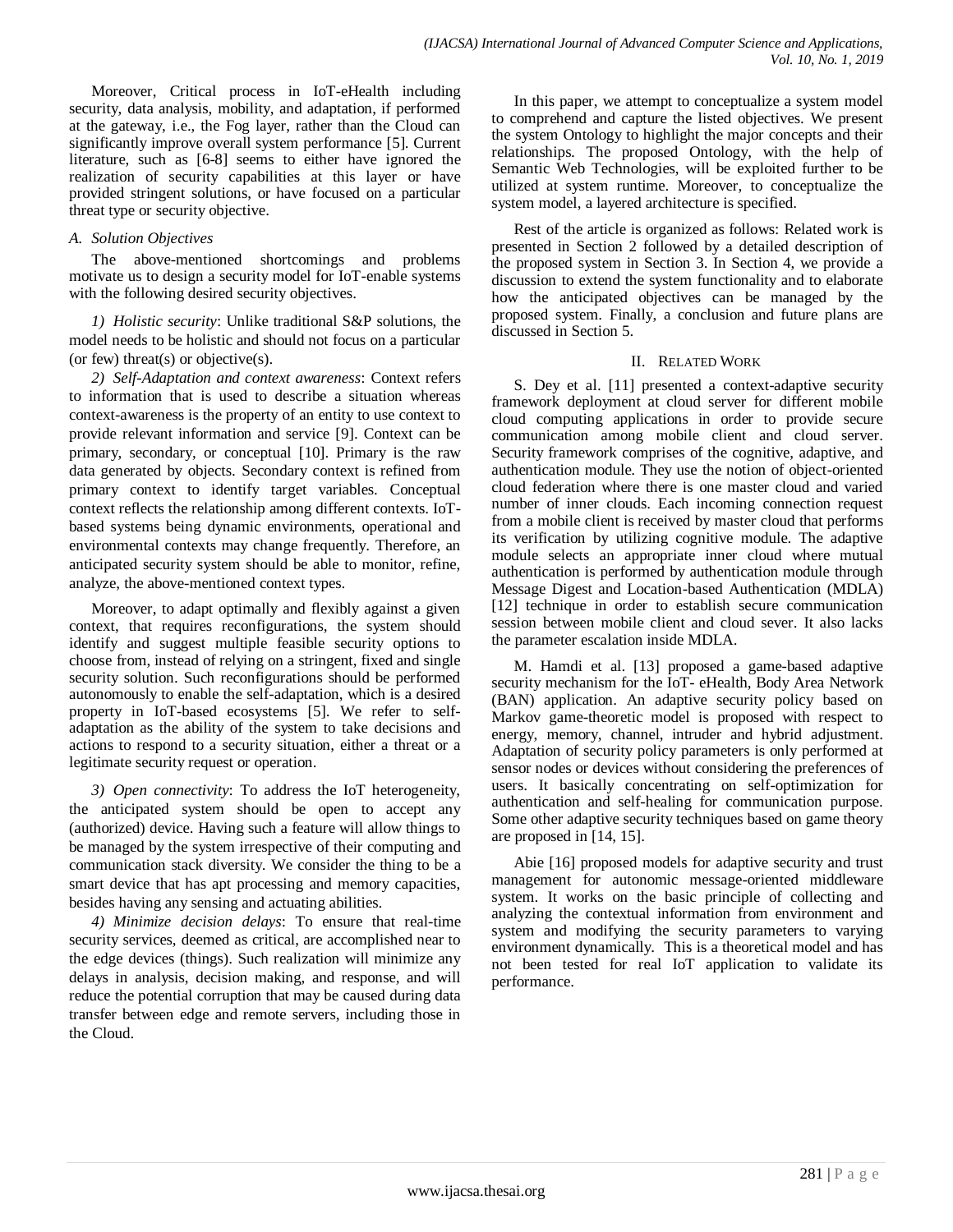A learning-based adaptive security management mechanism for IoT eHealth applications is proposed in [17, 18]. It performs the adaptive security management by regularly monitoring and gathering the information of changes in the environment. It applied analytical function on gathered information to find the changes in the environment and predictive function is applied to calculate the potential actions based on evaluation. The decision making device takes a decision of adapting to the changes or not. The final step is to perform the validation and evaluation of the capability to adapt to the difficulties in dynamic environment with increasing level of threats.

Gebrie et al. [19] presented a risk-based adaptive authentication method for device and user which regularly observes the changes in the channel characteristics such as RSSI, channel gain, temporal link signature and Doppler's measurement. It then performs the analysis on the observations by using naïve byes machine algorithm and adapt to different authentication level by anticipating the security risk in the changing environment.

An architecture of a testbed for adaptive security for the IoT in eHealth is presented in [20] by utilizing the open source software and commercial ready-made products. A patient health related information is collected by low power sensing modules which forward this information through a gateway device to eHealth application in the cloud. They provide lightweight solution in term of energy consumption but not focused on security concerns.

An adapted security model based on Ontology for smart environment is proposed in [21]. Data is collected about the changes in environment by using different security parameters and stored in Ontology. A security risk is measured by different security parameters knowledge stored in Ontology to do the prediction of future events. It does not provide with the details or examples of risk-based security parameters.

A survey on different adaptive security mechanisms in the ubiquitous computing environment is given in [22]. It provides the analysis of different security methods by using different security measures based on trust and context in the continuously changing environment.

Harb et al. [23] proposed a context aware group key management protocol for securing the multicast communication in IoT applications. It deploys a context aware security server for the purpose of establishing secure multicast session by gathering context data from nodes and key distribution servers, analyze the gathered data and assign nodes to appropriate key distribution servers to acquire the group key. Context- awareness is evaluated based only on load balancing among different key distribution centers without taking into account the threats or risk levels associated with dynamic environment.

Abie et al. [24] described a risk management architecture for IoT healthcare applications. It exploits the game theory

concepts for risk analysis in dynamic environment and takes the decision of adjusting the level of security parameters and altering the configuration of security system based on changes in the surroundings.

Philip et al. [25] developed a context aware policy-based access control system for computing devices. Policy is devised based on data gathered from different resources within the control system and from environment and analyze this date by with respect to context in order to take decision of granting access to resources or execution of queries.

A context and quality of service aware Ontology-based trust model is proposed in [26], which take the feedback from services users to adapt the trust model as per users' requirements. It develops the two distributed trust propagation and service discovery models to enhance the security and trust of discovery structure.

#### III. THE PROPOSED SYSTEM

We elaborate the system model from two perspectives, the system Ontology and its conceptual architecture. The Ontology, shown in Fig. 1, highlights the system's major concepts. An Ontology provides an ease to conceptualized and describe the complex concepts and their relationships during a system design phase, and when developed with semantic technologies, it can also be utilized at runtime. Hence, we chose to capture the IoT-eHealth multi-variant and complex concepts and the concerning vocabulary in the proposed Ontology. It will be refined further and will be adopted during system execution. The architectural view, depicted in Fig. 2, highlights how the major components and communication among them can be perceived.



Fig. 1. The Proposed System Ontology.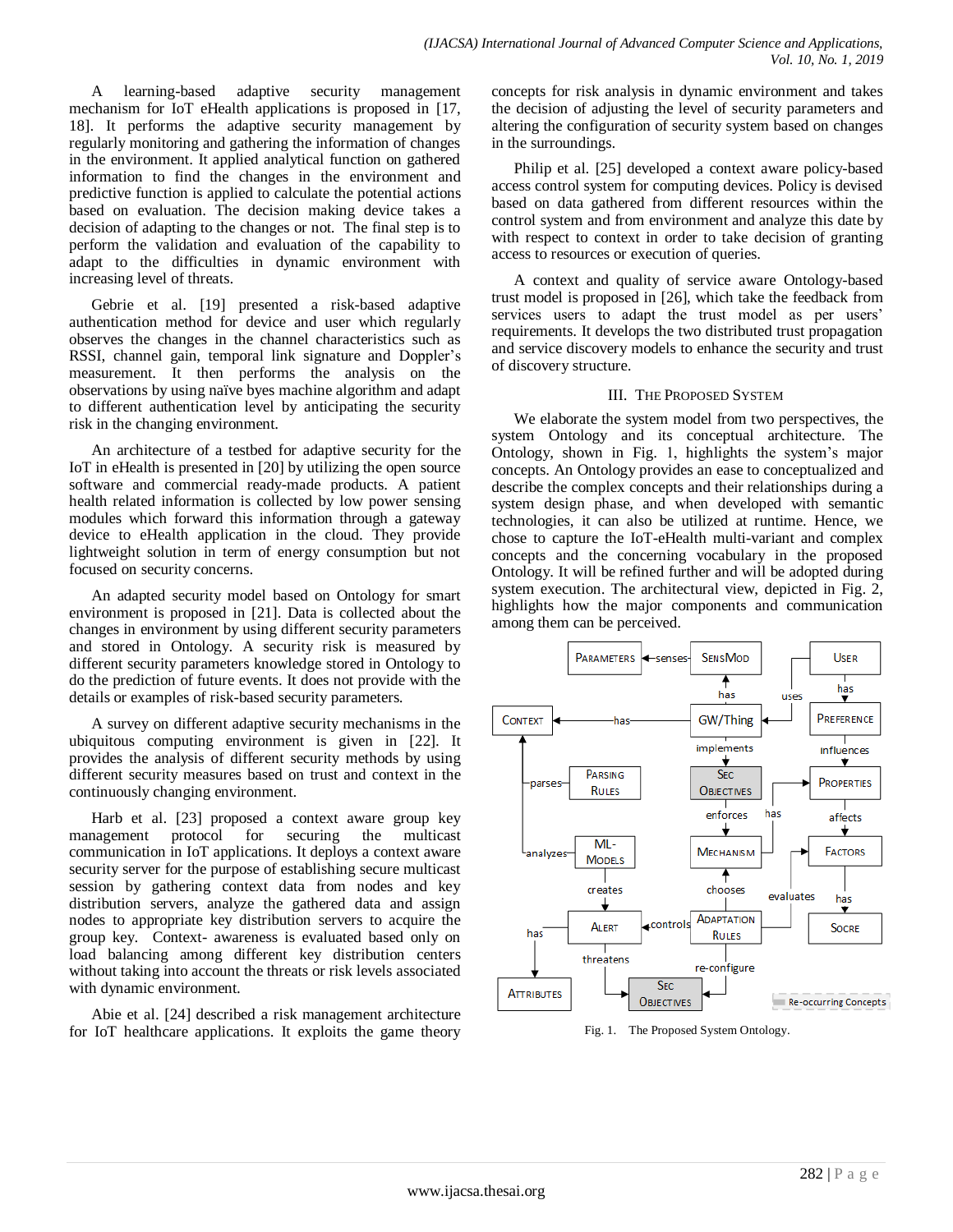## *A. The Proposed System Ontology*

This section describes the major concepts in the proposed system Ontology. It comprises the vocabulary necessary to comprehend the diverse concepts related to security, devices, application, capabilities, configurations, and users. The Ontology will serve as a key knowledgebase during analysis and adaptation. A high-level illustration is presented in Fig. 1.

- *GW/Thing:* It is the device, the gateway (GW) or a *thing*, to be monitored. GWs need to monitored continuously too as they are critical assets in IoTeHealth scenarios and in the proposed systems settings
- *Context:* Information that describes a security phenomenon, event, or situation including both potential threats and security related requests or operations. It can be sensing, communication, storage, processing, and security adaptation information of the monitored devices. Both stored and current contexts
- *SensMod:* The sensing (or actuating) component of a *thing.* A *thing* may have more than one such components
- *Parameters:* Refers to both environmental and health related characteristics, e.g. heat, temp, camera orientation, ECG, etc.
- *User:* the system user, e.g., the patient
- *Preference:* the user preferences about the system usage, e.g. connectivity, security and privacy, usability, etc.
- *Sec-Objective:* Refers to the security related objectives, e.g., authentication, key management, availability, confidentiality, device authentication and registration, etc.
- *Parsing Rules:* Rules used by the systems to parse, transform, and refine the primary context collected from the source (*thing*) or from the *thing-gateway* region
- *Mechanism:* The security algorithms or techniques need to implement and ensure the *SecObjectives*, e.g., AES, ECDHE, Challenge/Response schemes, CAPTCHA, etc.
- *Properties:* The necessary properties of the Mechanisms, e.g., Key length, random numbers, Password Length, digital certificate, image or audio CAPTCHA, etc.
- *Factors:* System features including those derived from user preferences and *thing* competences, e.g. usability, reliability, QoS, battery life, etc., that may be

negatively or positively influenced by a given Mechanism's *Property*.

- *Score:* Each Factor has a utility value (score) associated in accordance to the *Property*. For instance, a high AES's key length has an increased *reliability*  value but could have a lower value for QoS for a lowend temperature sensor. Thus, for each *Property*, there will be an aggregated score that will represent the overall utility of the *Property.*
- *Adaptation Rules:* Rules that will direct the selection and evaluation of the particular *Mechanisms*, their *Properties* and score aggregation against a particular *Alert* (final derived context) generated.
- *ML Models:* Machine Learning (ML) models that will analyze a given *Context*. These will be supported by ML algorithms and current/stored context.
- *Alert:* A security token that highlight a particular security threat or request that needs immediate attention, e.g. DoS, Code Injection, device registration and authentication, etc. It can also be considered as the final, analyzed or derived context required for adaptation decision.
- *Attributes:* Data items to distinctly describe a given Alert, e.g., Level, device information, risk or request info, etc. In other words, they accumulate an Alert context.

# *B. System Architecture*

It can be perceived, as in Fig. 2 that the architecture implements a control feedback loop. It collects context from its infrastructure components, and then controls them with an adapted configuration(s) as a feedback. The architecture is comprehended in three logical layers.

The Monitored **Device Layer** is composed of all the managed devices, including the *things* at the edge and gateways at the Fog layer. The **Local Context Manager** collects the device native context by listening to the output terminal, e.g. the device serial port, of the *thing.* Such context could be the notifications or events generated and written to the terminal. This manager also provides an interface between the monitored device and the **Context Manager**'s *Parsing Agents* to communicate the context collected. The **Local Controller** receives and parses the new security configurations (vocabulary) or instructions from the **Context Adapter** *(Messenger)* and passes them to the respective referenced security library in the *Security Modules* component, which adapts them upon receipt. **Security Modules** is a framework of security libraries that will implement corresponding mechanisms. **Sensing Module** is responsible for environmental and health related parameters.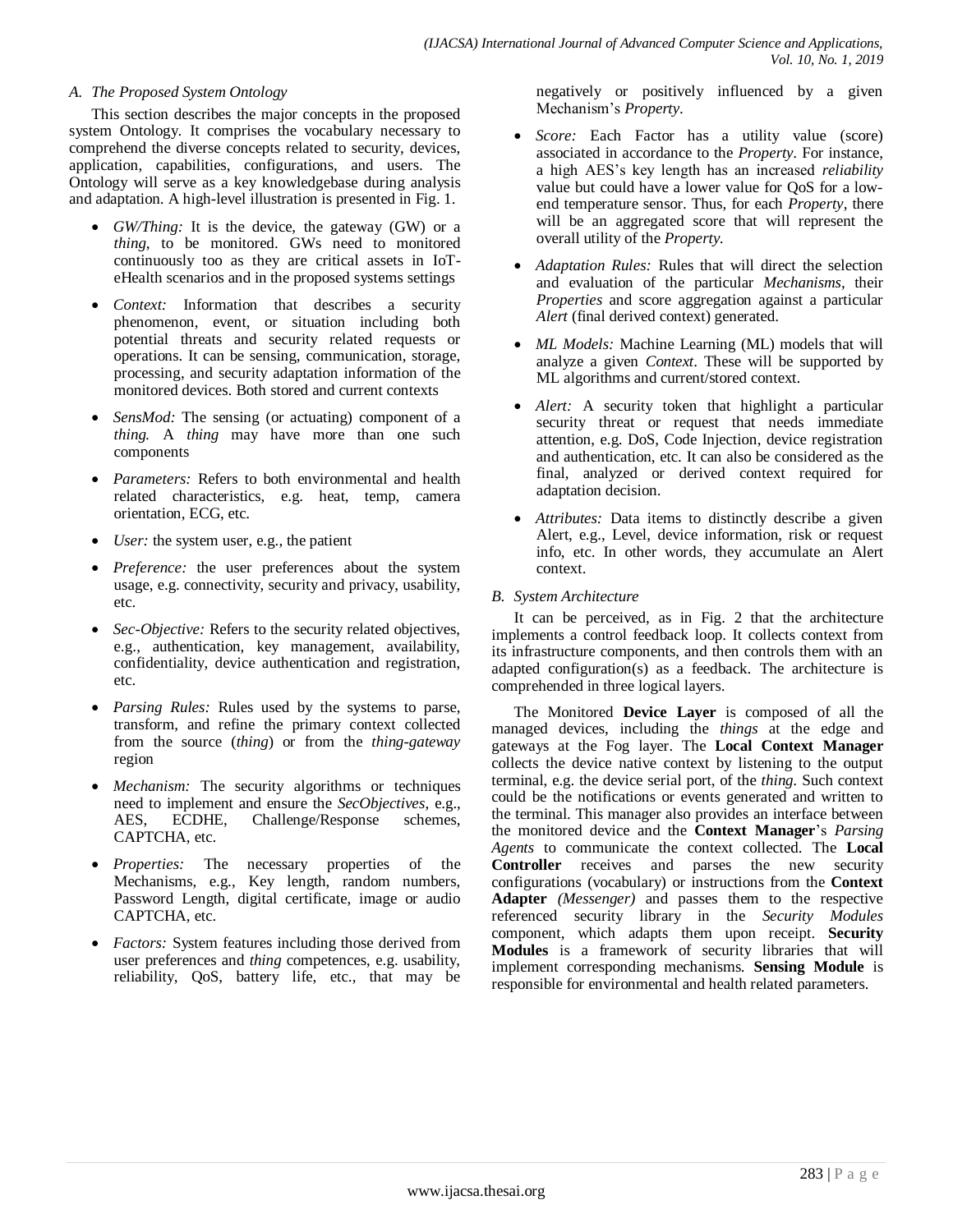

Fig. 2. System Architectural Concept–Layered View.

The Security Management Layer (SML) is implemented in the Fog Layer, i.e., at the Gateway, to avoid the concerns highlighted in the Section 1 (point *d*). As the gateway manages most of the critical operations, it must be considered as a vital asset and should be monitored as well. Therefore, as stated earlier, its processing context, communication, and adaptation behaviors must also be assessed. SML contains three major components that monitors and analyzes a context, and decides whether and what to choose (adapt) as new configurations. Using device-specific **parsing agents and rules**, the **Context Manager** parses, refines, and transforms the monitored context. Device-specific agents' existence is necessary to recognize and transform the context from vendorspecific implementation to the anticipated system-specific format. **Context Agents** can be considered as utilities that capture the *thing-gateway* region specific context, e.g. device in/out-bound communication pattern. **Context Analyzer** integrates the intelligence require to analyze and correlate contexts for possible risks or any other security request or operation. Analysis will be supported by **Machine Learning (ML) models**, current context, and stored data (context or profile). **Alert Generator** is a component that will transform any security context, analyzed by the ML Model(s), to an actionable token (alert) that will contain the necessary information to distinctly characterize the analyzed (concluded) context. The **Context Adaptor** ensures the autonomous and optimal security response to the alert notified. The **Adaptation Rules** provides the necessary guidelines to choose the concerning particular *Mechanisms,* their *Properties,* and scores stored in the Ontology. Using a score aggregation mechanism, the **Evaluator** will assess all the selected mechanisms their respective properties, as well as the current security settings to decide new optimal security configurations or instructions. This decision is collected, organized, and communicated by the **Messenger** with the monitored device Local Controller.

The Cloud Layer, although not in the scope of this study, may be used for a variety of services including, health diagnostics, record storage, and may provide interfaces to applications that may access such information.

#### IV. DISCUSSION

In this section, we provide arguments and explanation to detail how the objectives, identified in Section 1, could be managed by the proposed model. We also extend the discussion to include implementation perspectives and computation complexity.

# *A. Holistic Security*

Instead of focusing on a particular set of threats, the proposed system is able to capture and analyze a multitude of contexts, including in/out-bound communication behavior, device processing integrity, etc. Moreover, the security adaptation behavior will also be assessed to protect the system from any rouge or compromised gateways. Furthermore, the monitored contexts are correlated among each other to offer more comprehensive analysis and build a reliable context for adaptation. Moreover, beside threat analysis, the system also manages other security operations, such as device authentication while roaming and new device registration, and sharing of analysis intelligence. Therefore, the system covers a broader spectrum of security.

# *B. Self-Adaptation and Context Awareness*

To understand how the proposed model enforces context awareness, consider the following *availability vs. confidentiality* scenario. If it is analyzed that the battery of a critical actuator has exhausted to a particular lower threshold, multiple encryption *mechanisms* and their *properties* for that device will be assessed. Assuming that availability has a preference here, the *property* among the available *properties*  (and their corresponding *mechanisms*) having a higher utility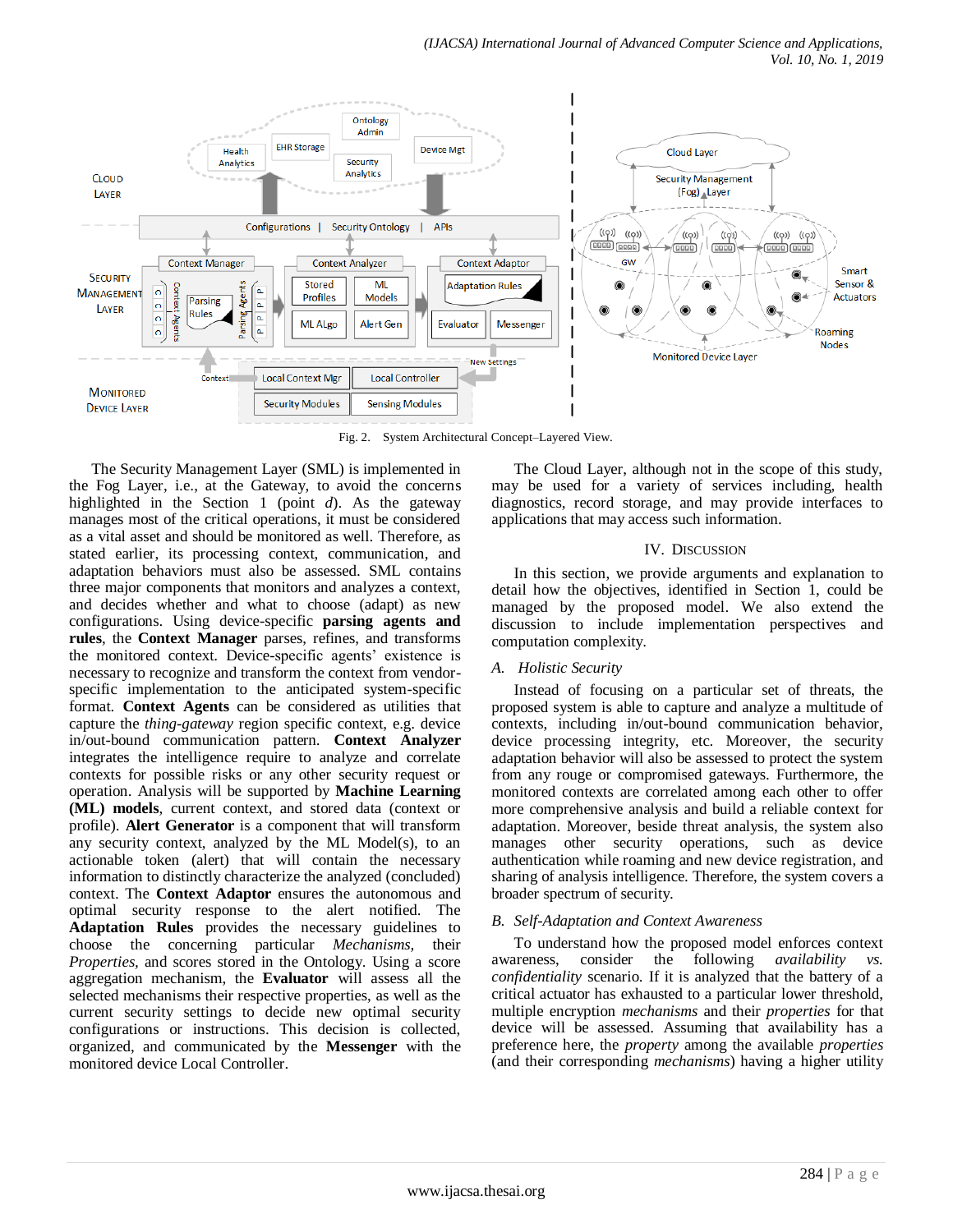for QoS (availability) will be adapted, instead of choosing a one that has a higher security reliability. Later on, when the actuator is charged to reach a higher level, the system will adapt to higher security state, with maximum utility for security reliability. It can be concluded that that system is continuously observing, analyzing, and self-adapting to multiple contexts, including current status of a device component, its resources, user preferences, security requirements, and again any change in the operational environment (battery status). Therefore, the system adapts autonomously and efficiently while being context-aware.

Primary context or raw data about communication, processing, etc. are intercepted and gathered via the *Context Agents* and *Local Context* publishers, and are further refined by *the Parsing Agents* to build *Secondary context*. The later will be then further assessed by the ML models to develop a c*onceptual context* to correlate different secondary contexts for potential risks and further decisions.

## *C. Open Connectivity*

Smart *things*, including gateways, vendors focus on sensing and actuating modules and, usually, do not embed capacities, such as the proposed *Security Modules*. New heterogeneous devices may be introduced, existing may be modified, or they may hover from one gateway to another, which will make connectivity and therefore security management a challenge. To ensure that any smart object can be connected to and managed by the proposed systems, we intend to introduce a Secure Registration protocol. The objective of this protocol will be to register new heterogeneous objects and install the operational components, tinted in the *Monitored Device Layer* of Fig. 2, necessary for the proposed system to work efficiently. Further explanation is provided in the implementation perspective sub-section.

# *D. Avoiding Decision Delays*

The entire monitoring-analysis-adaptation process is realized at the *thing-gateway* layer. Such a design can increase the overall process performance and throughput deemed suitable and required at the *thing*-level to operate efficiently, as anticipated at the Fog layer [5, 6].

# *E. Extension to the Cloud*

Currently, our aim is to detail and strengthen the proposed system at the *thing-gateway* level. However, we would like to extend the proposed concept to include the Cloud layer as it is a key aspect in Cloud-assisted eHealth solutions. The underlying concepts can be reviewed for security contexts related to a spectrum of activities performed at in the Cloud and in the *Gateway-Cloud* region. However, initially, this region and the corresponding context is used to access and confirm information required for device authentication and registration, and any related security analysis that is necessary to achieve the secure open connectivity objective.

# *F. Lightweight Approach*

The proposed concepts require that the monitored devices, including sensors, should have the *Security Modules***,** a container having a collection of security libraries, available for security adaptation at runtime. Although, we have highlighted previously about our viewpoint of a smart *thing*, one may perceive that a *thing* should now necessitate more extended computational resources for the proposal to work efficiently.

However, security computations (changes) may be required occasionally, only when system needs adaptation, and is not continuous task. However, such a *thing* will only need some extra memory than the usual to accommodate the *Security Modules* and miniatures scripts to send and receive messages. Heavy tasks, such as context refinement, analysis and adaptation decision making are still executed outside these anticipated *things*, and are performed in the gateway at the Fog layer.

# *G. Implementation-Initial Plan*

The security registration protocol, highlighted previously, will securely install the necessary components required by the system. The installation will be guided by two modes, *gateway* and *thing*, whereas the installed object will be a middleware. In case of *gateway* mode, both the components of the Security Management and Monitored Device Layers will be installed. In the *thing* mode, only the components of the Monitored Device Layer will be installed.

We intend to implement a secure messaging protocol, such as Message Queuing Telemetry Transport (MQTT) [27], to realize the communication of contexts for analysis and adaptation. As shown in Fig. 3, the *thing-gateway* region primary contexts will be organized into topics and published via publishers (Pub) to a Broker that will forward them to the device-specific (parsers) subscribers (Sub) for further refining and transformation. Similarly, a *thing* local context will be sent to the broker however, such context will be sent as captured whereas it organization into topics will be performed at the Broker to avoid any additional computations at the *thing* level. Moreover, the new adapted settings, when confirmed by the *Context Adapter,* will be communicated using this messaging system with the respective device(s) subscribers.

A number of techniques, tools, and technologies are available to describe and develop the proposed Ontology. We intend to adapt Resource Description Framework (RDF) and Web Ontology Language (OWL) to develop the ontology and will use SPARQL [28] to access and update it.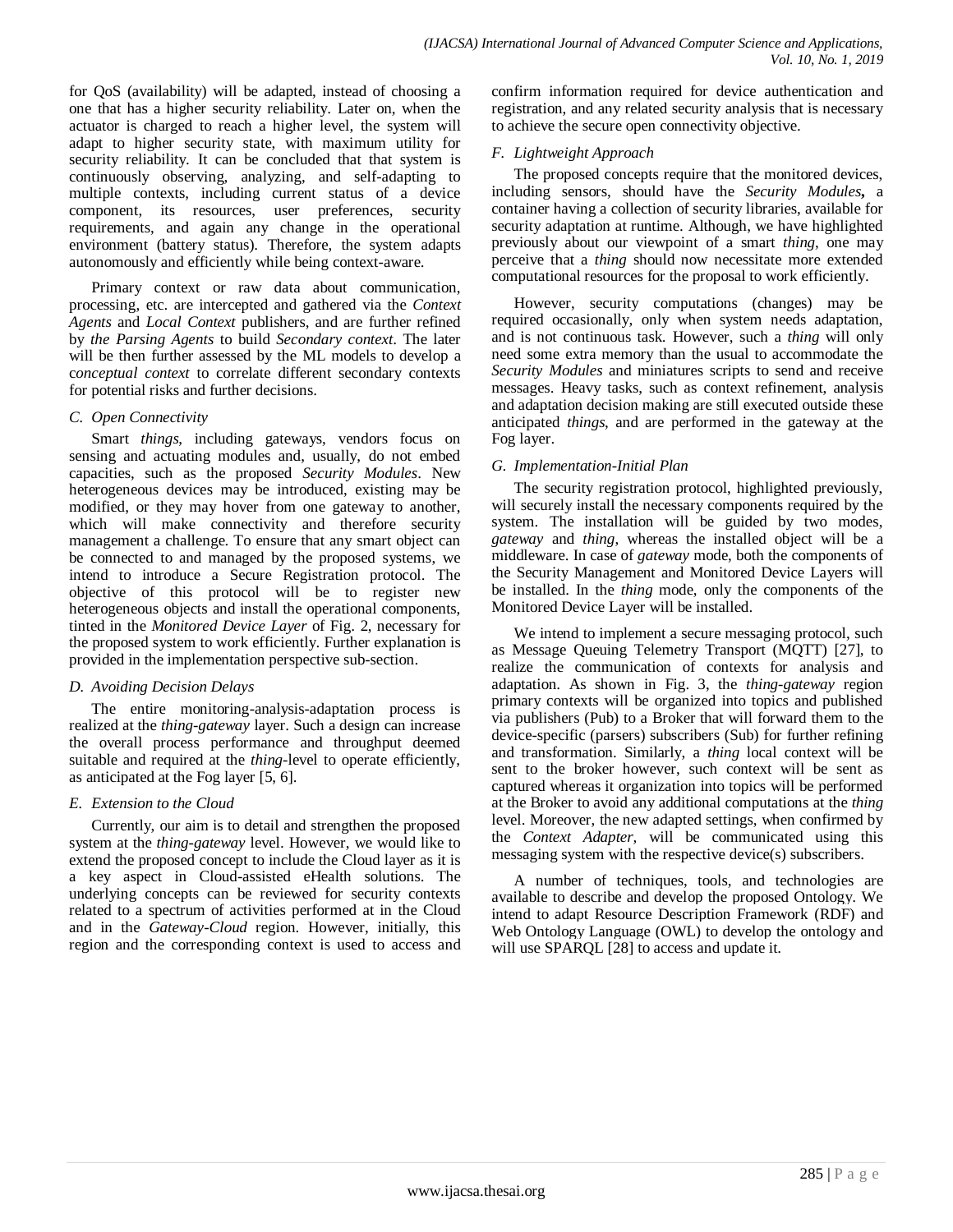

Fig. 3. Gathering and Communicating context via a Pub/Sub System.

#### V. CONCLUSION AND FUTURE WORK

IoT-based systems are dynamic and heterogeneous environments. Traditional security measures are infeasible to provide protection in such an environment as they are fixed solutions designed for specific computing platforms and cover limited context. We presented the Ontology and the conceptual design of a context-aware and self-adaptive security model that would be helpful to overcome the shortcomings in the traditional solutions, such as the limited context scope and optimal autonomous response. Moreover, the proposed model is able to handle the dynamic and heterogeneous traits in an IoT-based system.

Our next step is to detail the technical architecture and framework, investigate, suggest or adapt techniques for the major processes, i.e., context monitoring, analysis, correlation, and adaption. Furthermore, we intend to develop a prototype supported with an IoT-based eHealth case study to realize and validate the functionality and feasibility of the proposed system.

#### ACKNOWLEDGMENT

The work in this paper is supported by the Sultan Qaboos University under the internal grant approved for the research project, titled Cloud assisted eHealth. Moreover, we are grateful to the anonymous reviewers for their valued feedback.

#### **REFERENCES**

- [1] How Internet of Things (IoT) is changing the face of Healthcare. Online: [https://www.ibm.com/blogs/insights-on-business/healthcare/internet](https://www.ibm.com/blogs/insights-on-business/healthcare/internet-things-iot-changing-face-healthcare/)[things-iot-changing-face-healthcare/.](https://www.ibm.com/blogs/insights-on-business/healthcare/internet-things-iot-changing-face-healthcare/) Last Accessed: 25 December 2018.
- [2] e-Health Sensor Platform V2.0 for Arduino and Raspberry Pi. Online: [https://www.cooking-hacks.com/documentation/tutorials/ehealth](https://www.cooking-hacks.com/documentation/tutorials/ehealth-biometric-sensor-platform-arduino-raspberry-pi-medical)[biometric-sensor-platform-arduino-raspberry-pi-medical.](https://www.cooking-hacks.com/documentation/tutorials/ehealth-biometric-sensor-platform-arduino-raspberry-pi-medical) Last accessed: 19 December 2018.
- [3] Samsung Health. Samsung Electronics Co. Smart application for Health tracking. Available at: https://goo.gl/e11p7g Last accessed: 19 December 2018
- [4] Kaa Platform for Medical Internet of Things (IoT). Online: https://www.kaaproject.org/healthcare/. Last accessed: 19 December 2018.
- [5] Rahmani, Amir M., Tuan Nguyen Gia, Behailu Negash, Arman Anzanpour, Iman Azimi, Mingzhe Jiang, and Pasi Liljeberg. "Exploiting smart e-Health gateways at the edge of healthcare Internet-of-Things: A fog computing approach." Future Generation Computer Systems 78 (2018): 641-658.
- [6] Moosavi, Sanaz Rahimi, Tuan Nguyen Gia, Ethiopia Nigussie, Amir M. Rahmani, Seppo Virtanen, Hannu Tenhunen, and Jouni Isoaho. "End-toend security scheme for mobility enabled healthcare Internet of Things." Future Generation Computer Systems 64 (2016): 108-124.
- [7] Aman, Muhammad Naveed, Kee Chaing Chua, and Biplab Sikdar. "Mutual authentication in IoT systems using physical unclonable functions." IEEE Internet of Things Journal 4, no. 5 (2017): 1327-1340.
- [8] Chen, Ray, Jia Guo, and Fenye Bao. "Trust management for SOA-based IoT and its application to service composition." IEEE Transactions on Services Computing 9, no. 3 (2016): 482-495.
- [9] Abowd, Gregory D., Anind K. Dey, Peter J. Brown, Nigel Davies, Mark Smith, and Pete Steggles. "Towards a better understanding of context and context-awareness." In International symposium on handheld and ubiquitous computing, pp. 304-307. Springer, Berlin, Heidelberg, 1999.
- [10] Perera, Charith, Arkady Zaslavsky, Peter Christen, and Dimitrios Georgakopoulos. "Context aware computing for the internet of things: A survey." IEEE communications surveys & tutorials 16, no. 1 (2014): 414-454.
- [11] Dey, S. Sampalli and Q. Ye, "A Context-Adaptive Security Framework for Mobile Cloud Computing," 2015 11th International Conference on Mobile Ad-hoc and Sensor Networks (MSN), Shenzhen, 2015, pp. 89- 95.
- [12] S. Dey, S. Sampalli and Q. Ye, "A light-weight authentication scheme based on message digest and location for mobile cloud computing," 2014 IEEE 33rd International Performance Computing and Communications Conference (IPCCC), Austin, TX, 2014, pp. 1-2.
- [13] M. Hamdi and H. Abie, "Game-based adaptive security in the Internet of Things for eHealth," 2014 IEEE International Conference on Communications (ICC), Sydney, NSW, 2014, pp. 920-925.
- [14] T. Bonaci and L. Bushnell, "Node capture games: a game theoretic approach to modeling and mitigating node capture attacks," International Conference on Decision and Game Theory for Security, Springer, 2011, pp. 44–55.
- [15] D. Shen, G. Chen, E. Blasch and G. Tadda, "Adaptive Markov Game Theoretic Data Fusion Approach for Cyber Network Defense," MILCOM 2007 - IEEE Military Communications Conference, Orlando, FL, USA, 2007, pp. 1-7.
- [16] H. Abie, "Adaptive security and trust management for autonomic message-oriented middleware," 2009 IEEE 6th International Conference on Mobile Adhoc and Sensor Systems, Macau, 2009, pp. 810-817.